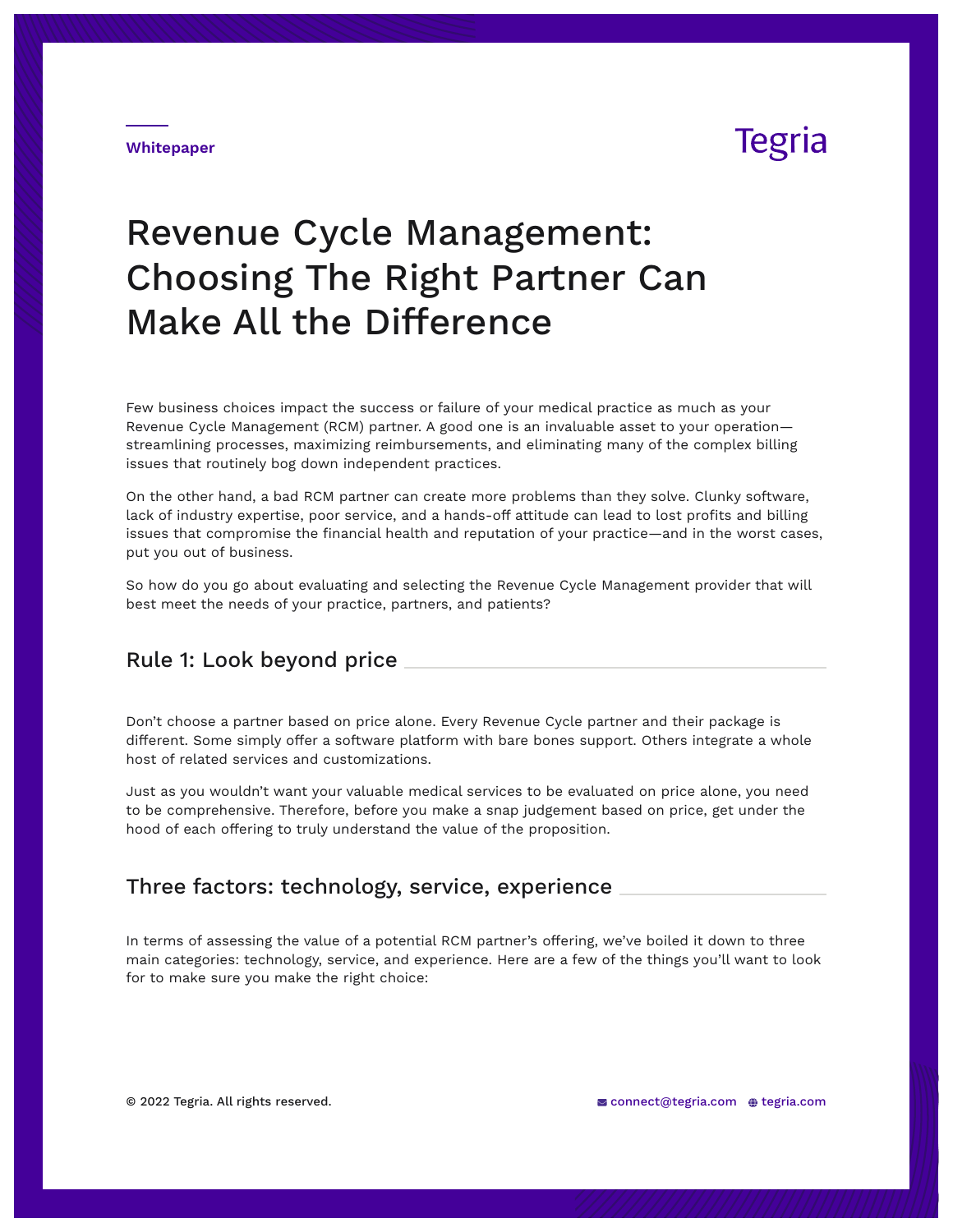#### **Whitepaper**

## **Tegria**

#### Technology: The right tools are essential

For starters, moving from a manual, paper-based system to an online billing system can bring you tremendous gains across every aspect of your practice. Even the most basic billing platforms can improve efficiency and productivity by doing basic tasks like sending patient statements or past-due balance letters automatically—reducing human error in the process.

But above and beyond the basics you'll want to probe more deeply to evaluate just how robust the functionality of a given platform is. For example, how effectively can it integrate with your patient management system? Conversely, how compatible is the software with government and commercial payers? The best software platforms connect you seamlessly with the wider healthcare ecosystem.

Additionally, great technology goes beyond executing routine tasks to proactively improve your business operations. For instance, can the system improve how you capture charges on the frontend? How effective is its claim scrubbing processes? How does it handle reimbursement problems? And is it able to update itself such that similar problems are avoided in the future?

From a bigger picture perspective, your tech should behave much like your personal investing account—and provide easy visibility into how you're performing. For instance, you should be able to see how the contracted rates compare for a given service across a number of payers. This will allow you to forecast, see year-over-year trending, and set benchmarks that allow you to compare your practice to Medicare or other widely used indices, and see how much you're yielding.

#### Service: Skimp on service and you'll pay dearly

While great technology is important, you can't expect a tool to do all the work for you. Service and support are critical components of every Revenue Cycle partner. What level of service and support is right for you? Based on our extensive experience, we have a few thoughts on what you should look for.

The patient experience extends well beyond the examining room. For instance, if a patient trying to resolve a billing error is directed by your RCM partner to an offshore customer service line where they're: 1) treated like a number and 2) dealing with someone who doesn't truly understand the U.S. healthcare industry—it's frustrating for your patient. Frustration leads to lack of retention and diminished referrals. Lower level service may save you a few dollars in the short-term but the long-term cost to your reputation and practice could be far worse.

In today's world of online banking and mobile shopping, does your technology make it easier for your patients to transact with your office? Can they log into a patient portal where they can check their statements and make payments online? We cringe when medical practices tell us they only accept payment by mail or call-in. Payment expectations have changed—and your practice needs to evolve with them.

That's all about servicing patients. What about servicing your internal operations? You and your staff will perform better if you receive knowledgeable and reliable service. A great Revenue Cycle partner won't just hand over the software, or handle your billing at arm's length—they'll roll up their sleeves to train, support and troubleshoot.